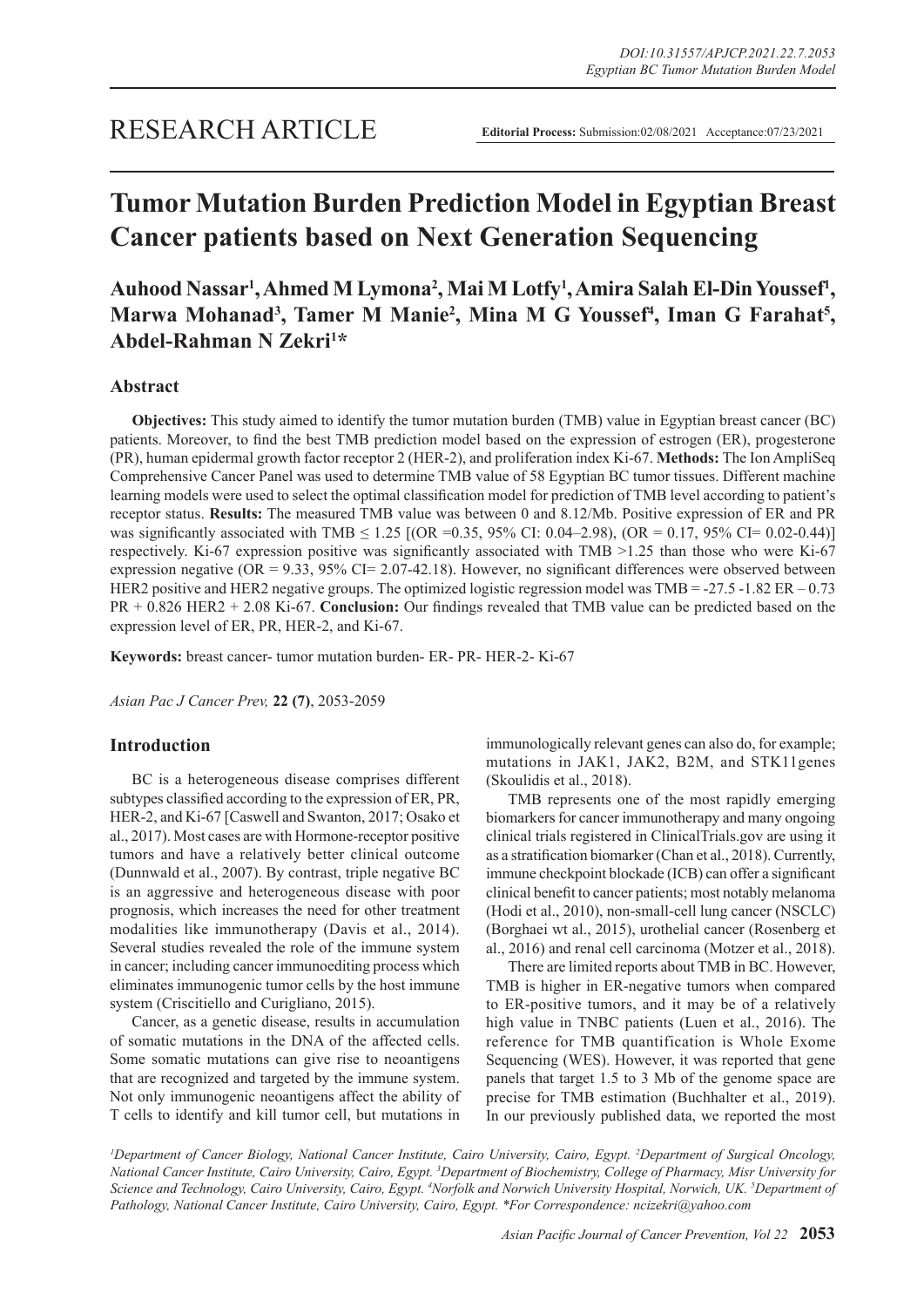#### *Auhood Nassar et al*

identified somatic mutations in the first Egyptian cohort to sequence a multiple-gene panel of cancer related genes on BC patients (Nassar et al., 2020). Here in, using the same panel, we aims to identify the TMB value in Egyptian BC patients and to find the best model to predict it, based on the expression of ER, PR, HER-2, and Ki-67. Thereby, predicting patients' prognosis and response to treatment.

## **Materials and Methods**

#### *Patients*

Fifty-eight female Egyptian BC patients were enrolled in this study from the Egyptian National Cancer Institute. They were all naive to treatment and their classification was according to age, histological grade, lymph node involvement, menopause status, ER, PR, HER-2, and Ki-67 expression. All the patient's clinicopathological features were obtained from clinical records. All the tissue samples were preserved at −80 °C until being extracted.

#### *Ethical approval*

Fifty-eight tissue samples were collected at surgery and after the agreement of all patients with a written informed consent. This study was approved by the Institutional Review Board of NCI, Cairo University, Egypt which conducted in accordance with ICH-GCP guidelines (IRB number: IRB00004025).

## *Targeted DNA library preparation and sequencing with the ion torrent proton system*

The genomic DNA was isolated using QIAamp® DNA Mini Kit (Cat. No. 51304, Qiagen, Germany) following manufacturer's instructions. DNA was then measured using Qubit® 3.0 Fluorometer (Cat. No, Q33216, Thermo fisher Scientific Inc, USA). The library was constructed using the Ion AmpliSeq Comprehensive Cancer panels (Ion AmpliSeq CCP, Life Technologies, Cat. No. 4477685) and the Ion AmpliSeqTM Library Kit 2.0 (Cat. No.4480441). Libraries were quantified using the Ion Library Quantitation Kit (Life Technologies, Cat. no. 4468802) and sequenced with the ion torrent proton system.

## *Detection of somatic mutations and calculation of TMB value*

The high-quality reads of each NGS run were aligned to the human reference genome (version hg19) using the Torrent Suite. TSVC Torrent Suite module was used to call the somatic variants with hotspots. Then, the variants with all available public population information were annotated using ANNOVAR (Yang and Wang, 2015) package. The Catalogue of Somatic Mutations in Cancer COSMIC (Tate et al., 2019) and CIViC (Griffith et al., 2017) databases were used to annotate variants in cancer. TMB was defined as the number of somatic, non-silent, base substitution, and indel mutations per mega base of the examined genome.

#### *Statistical analysis*

All data were analyzed with SPSS (version 22.0). According to the quartile method, method divides dataset into three points (a lower quartile, median, and upper

quartile) to form four groups, the TMB distribution was divided into 4 groups as follow: A (0.00-0.625), B  $(0.626-1.25)$ , C  $(1.251-2.50)$ , and D  $(>2.50)$ . Forest plot for univariate logistic regression analysis was used for TMB distribution according to ER, PR, HER-2, & Ki-67 expression.

## *Machine learning classification models for prediction of TMB in the studied BC patients*

Different classification machine learning algorithms; logistic regression, kernel support vector machine (SVM), K-nearest neighbor (KNN), Decision tree and Forrest decision, were initially evaluated to select the optimal classification model for prediction of TMB level according to patient's receptor status. Grid search was used to find the best hyperparameters for the highest accuracy across an extent of model specific parameters. First, the dataset was split into 75% training set and 25% test set. The models were built in 6-fold cross validation (CV) on the training set to evaluate the model on different validation sets. The model performance was evaluated as accuracy, Receiver Operating Characteristic (ROC) curve with area under the curve score (AUC) and Matthews Correlation Coefficient. The evaluation metric generally regarded as a balanced measure that represents, in a single value, the confusion matrix of the classifier even if the classes are of very different sizes. The MCC value is between -1 and +1 where +1 indicates the perfect prediction, 0 an average random classification prediction and -1 the perfect inverse prediction.

## **Results**

#### *Patients' clinicopathological characteristics*

The median age of the studied patients was 54.6 (range from 29 to 77). The majority of the presented patients were with ER-positive (65.5%), PR-positive (55.2%), HER2-negative (70.7%), and Ki-67 positive (56.9%). Also, 41 patients out of 58 (70.7%) were postmenopausal; 48 patients out of 58 (82.7%) had positive lymph node involvement and only 9 patients out 58 (15.5%) were classified as triple negative (Table 1).

#### Distribution of TMB in our studied sample set

TMB value was calculated as the number of somatic, base substitution, non-silent, and indel mutations per coding area of the genomic sequence examines  $(\sim 1.6$ Mb). The TMB distribution in the 58 studied Egyptian BC patients was as follow: 19 cases in group A (33%), 12 cases in group B  $(21\%)$ , 14 cases in group C  $(24\%)$ , and 13 cases in group D (22%). The TMB value was between 0.00 and 8.12. The median value of TMB in the total BC cohort was 1.25 mutations/ Mb. The top quartile value and maximum value of TMB were 2.5 mutations/Mb and 8.12 mutations/Mb, respectively (Figure 1).

## *TMB for different categories of the studied markers*

Univariate logistic regression analysis of a training set with 10-fold cross validation showed that ER positive expression was significantly associated with TMB  $\leq$  1.25 (ER positive vs ER-negative, OR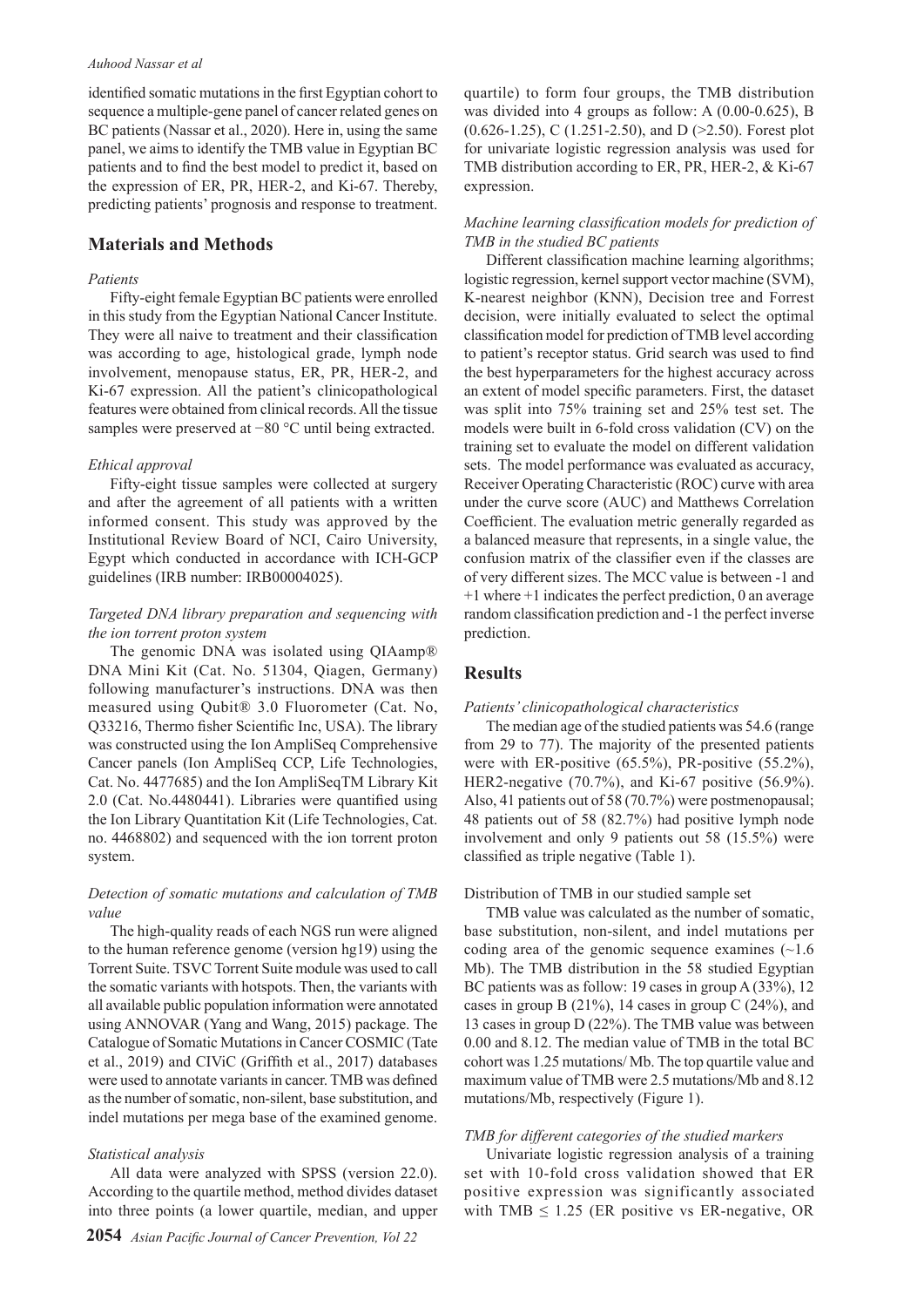| Patients characteristics | Total $(N = 58)$ | Percentage (%) |  |
|--------------------------|------------------|----------------|--|
| Age(years)               |                  |                |  |
| $<$ 55                   | 27               | 46.6           |  |
| $\geq 55$                | 31               | 53.4           |  |
| Menopausal status        |                  |                |  |
| Premenopausal            | 17               | 29.3           |  |
| Postmenopausal           | 41               | 70.7           |  |
| LN involvement           |                  |                |  |
| 0                        | 10               | 17.2           |  |
| $1$ to $3$               | 17               | 29.3           |  |
| >3                       | 31               | 53.4           |  |
| Grade                    |                  |                |  |
| 1                        | $\overline{4}$   | 6.9            |  |
| $\overline{2}$           | 45               | 77.5           |  |
| 3                        | 9                | 15.6           |  |
| ER                       |                  |                |  |
| Negative                 | 20               | 34.5           |  |
| Positive                 | 38               | 65.5           |  |
| <b>PR</b>                |                  |                |  |
| Negative                 | 26               | 44.6           |  |
| Positive                 | 32               | 55.2           |  |
| HER <sub>2</sub>         |                  |                |  |
| Negative                 | 41               | 70.7           |  |
| Positive                 | 17               | 29.3           |  |
| Ki67                     |                  |                |  |
| <14%                     | 25               | 43.1           |  |
| $\geq$ 14%               | 33               | 56.9           |  |
| Triple negative          |                  |                |  |
| Non-TN                   | 49               | 84.5           |  |
| <b>TN</b>                | 9                | 15.5           |  |

Table 1. Clinical Features of the Studied 58 Egyptian BC Patients

#### *DOI:10.31557/APJCP.2021.22.7.2053 Egyptian BC Tumor Mutation Burden Model*

=0.12, 95% CI: 0.025–0.52, p= 0.005). Also, PR positive expression was significantly associated with TMB  $\leq$ 1.25 (PR positive versus PR negative,  $OR = 0.17$ , 95% CI= 0.04-0.67,  $p=$  0.01). On the other hand, Ki-67 expression positive was significantly associated with TMB >1.25 than those who were Ki-67 expression negative (Ki-67 positive versus Ki-67 negative, OR =  $6.56$ , 95% CI= 1.67-20, p= 0.008). While, TMB >1.25 was significantly distributed in TN patients than non-TN patients (OR=9.69, 95% CI= 1.05-26, p=0.045). However, no significant differences were observed between HER2 positive and HER2 negative group (OR = 3.69, 95% CI: 0.79-17.1,  $p = 0.09$ ) (Figure 2).

*The distribution of ER/PR/HER2/Ki-67 in the four TMB groups*

We used the quartile method to measure the spread of values above and below the mean by dividing the distribution into four groups as it divides the dataset into three points; a lower quartile, median, and upper quartile. Table 2 shows TMB distribution in relation to patients' demographic and clinical data. We found that ER and PR positivity associated significantly with lower TMB quartile while, higher TMB quartile was significantly observed in patients with positive Ki-67 expression and TNBC. Significant differences were found between positive and negative ER expression in TMB Group 1 (27.5% and 5.2%, respectively, p=0.0029) and TMB group 2 (18.9% and 1.7%, respectively, p=0.0038). Ki-67 index was significantly overexpressed in the top TMB quartile group  $4 (20.1\%)$  compared to the other groups  $(8.6\%, p<0.001)$ . The TNBC subtype associated significantly with the higher TMB group 4 compared to the other groups (p=0.025). For the distribution of PR, we observed that PR positivity was significantly higher in lower TMB group compared to the other groups (p= 0.017). A significant difference between HER2 positivity and negativity in the lower quartiles TMB group 1 (6.9% and 25.9%, respectively,  $p = 0.011$ ) and group 2 (3.4% and 17.2%, p=0.02).



Figure 1. Distribution of TMB in 58 BC Tissue Samples. Density of TMB Represents the Percentage of BC Samples at Various TMB Levels. (Abbreviations: TMB, tumor mutation burden; muts/Mb, mutations/megabase; Max, maximum)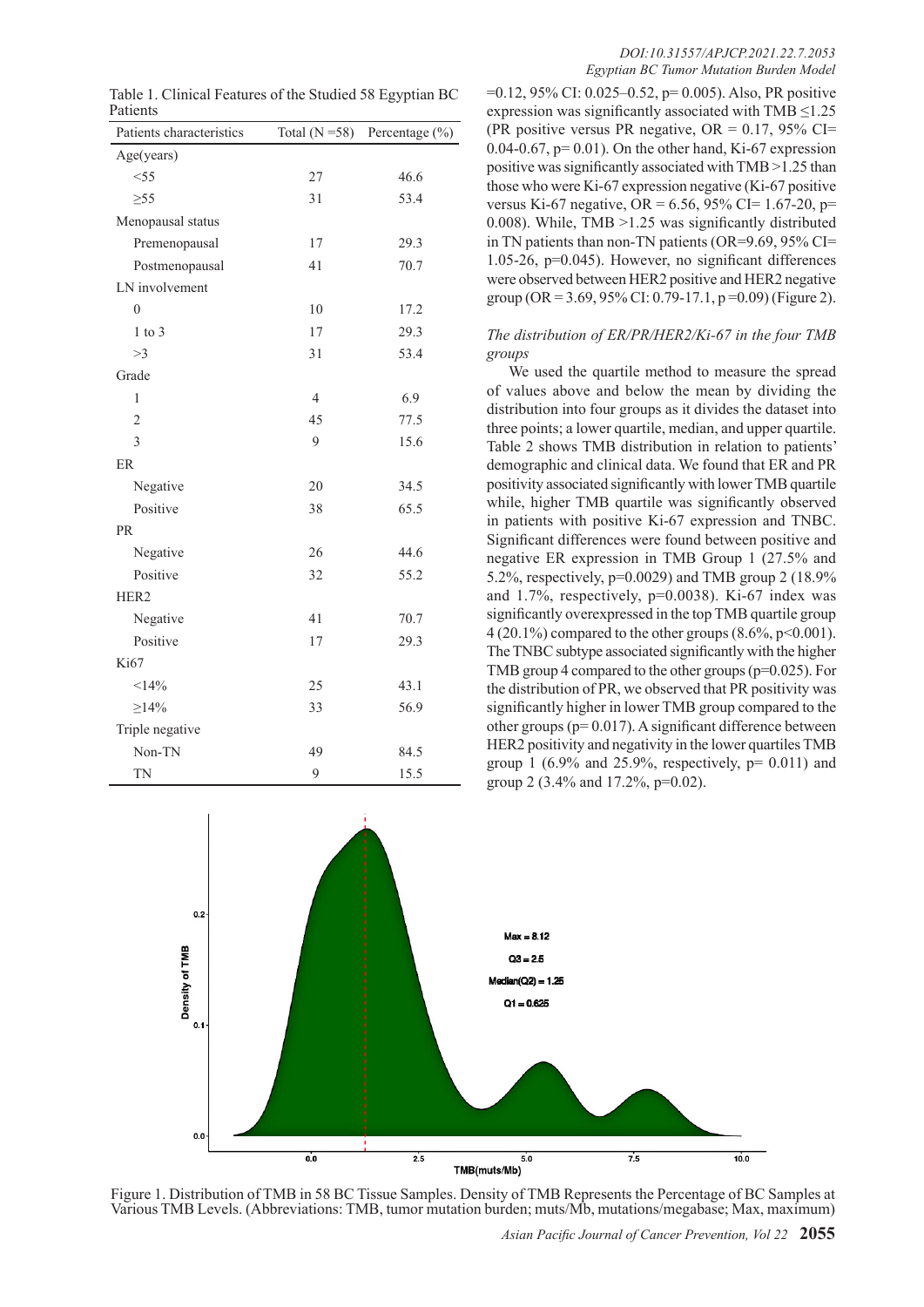| Characteristic                    | Total (N)      | TMB $(%)$                               |                                         |                                         |                              |           |
|-----------------------------------|----------------|-----------------------------------------|-----------------------------------------|-----------------------------------------|------------------------------|-----------|
|                                   |                | Group 1<br>$(0.00 - 0.625)$<br>$(n=19)$ | Group 2<br>$(0.626 - 1.25)$<br>$(n=12)$ | Group 3<br>$(1.251 - 2.50)$<br>$(n=14)$ | Group 4<br>>2.50<br>$(n=13)$ | p value   |
| $\rm ER$                          |                |                                         |                                         |                                         |                              |           |
| Negative                          | 20             | 3(15.8)                                 | 1(8.3)                                  | 8(57.1)                                 | 8(61.5)                      | $0.003*$  |
| Positive                          | 38             | 16(84.2)                                | 11(91.7)                                | 6(42.9)                                 | 5(38.5)                      |           |
| $\ensuremath{\mathsf{PR}}\xspace$ |                |                                         |                                         |                                         |                              |           |
| Negative                          | 26             | 4(21.1)                                 | 4(33.3)                                 | 9(64.3)                                 | 9(69.2)                      | $0.017*$  |
| Positive                          | 32             | 15 (78.9)                               | 18 (66.7)                               | 5(35.7)                                 | 4(30.8)                      |           |
| HER2                              |                |                                         |                                         |                                         |                              |           |
| Negative                          | 41             | 15 (78.9)                               | 10(83.3)                                | 7(50.0)                                 | 9(69.2)                      | 0.22      |
| Positive                          | 17             | 4(21.1)                                 | 2(16.7)                                 | 7(50.0)                                 | 4(30.8)                      |           |
| Triple negative                   |                |                                         |                                         |                                         |                              |           |
| Non-TN                            | 49             | 18 (94.7)                               | 12(100.0)                               | 11(78.6)                                | 8(61.5)                      | $0.025*$  |
| <b>TN</b>                         | 9              | 1(5.3)                                  | 0(0.0)                                  | 3(21.4)                                 | 5(38.5)                      |           |
| Ki67                              |                |                                         |                                         |                                         |                              |           |
| <14%                              | 25             | 14(73.7)                                | 6(50.0)                                 | 4(28.6)                                 | 1(7.7)                       | $0.0015*$ |
| $\geq$ 14%                        | 33             | 5(26.3)                                 | 6(50.0)                                 | 10(71.4)                                | 12(92.3)                     |           |
| Grade                             |                |                                         |                                         |                                         |                              |           |
| $\mathbf{1}$                      | $\overline{4}$ | 0(0.0)                                  | 2(16.7)                                 | 0(0.0)                                  | 2(15.4)                      |           |
| $\sqrt{2}$                        | 45             | 17(89.5)                                | 6(50.0)                                 | 12(85.7)                                | 10(76.9)                     | 0.12      |
| 3                                 | 9              | 2(10.5)                                 | 4(33.3)                                 | 2(14.3)                                 | 1(7.7)                       |           |
| ${\rm LN}$                        |                |                                         |                                         |                                         |                              |           |
| $\mathbf{0}$                      | 10             | 4(21.1)                                 | 2(16.7)                                 | 3(21.4)                                 | 1(7.7)                       |           |
| $1$ to $3$                        | 17             | 4(21.1)                                 | 3(25.0)                                 | 3(21.4)                                 | 7(53.8)                      | 0.52      |
| >3                                | 31             | 11(57.9)                                | 7(58.3)                                 | 8(57.2)                                 | 5(38.5)                      |           |
| Menopausal status                 |                |                                         |                                         |                                         |                              |           |
| Premenopausal                     | 17             | 6(31.5)                                 | 5(41.7)                                 | 3(21.4)                                 | 3(23.1)                      | 0.66      |
| Postmenopausal                    | 41             | 13(68.5)                                | 7(58.3)                                 | 11(78.6)                                | 10(76.9)                     |           |
| Age                               |                |                                         |                                         |                                         |                              |           |
| $<$ 55                            | 27             | 9(47.4)                                 | 7(58.3)                                 | 6(42.9)                                 | 5(38.5)                      | 0.78      |
| $\geq 55$                         | 31             | 10(52.6)                                | 5(41.7)                                 | 8(57.1)                                 | 8(61.5)                      |           |

Table 2. Quartile Group Distribution of TMB According to Clinicopathological Characteristics

*Auhood Nassar et al*

*Machine learning classification models for prediction of TMB in the studied BC patients* 

Different classification machine learning algorithms; logistic regression, kernel support vector machine (SVM), K-nearest neighbor (KNN), Decision tree and Forrest decision, were initially evaluated to select the optimal classification model to predict TMB value according to patient's characteristics (Figure 3).

The performance of the machine learning models with the best hyperparameters optimization was shown in Table 3. First, the most relevant features (ER, PR, HER2, Ki-67 and TN) were selected for prediction of TMB category using the Select KBest class of the scikit-learn library. The prediction of TMB was based on its categorization into 2 classes high TMB (>1.25 mutations/bp) and low TMB  $(\leq1.25 \text{ mutations/bp})$ . The KNN and decision tree were the best predictive model for prediction of TMB class based on the selected patient's features having the highest accuracy (74.4  $\pm$  9.76 and 74.11  $\pm$  5.99, respectively) and AUC (0.81  $\pm$  0.15 and 0.81  $\pm$  0.25)

Table 3. Performance Models Used for Prediction of TMB Level According to Patient's Receptor Status

| Model                    | Accuracy $\pm$ SD $(\% )$ |                 | Mean AUC Hyperparameters                                                  |
|--------------------------|---------------------------|-----------------|---------------------------------------------------------------------------|
| Logistic Regression      | $72.22 \pm 6.4$           | $0.83 \pm 0.18$ | penalty = L2 and $C = 1.0$                                                |
| Kernel SVM               | $71.73 \pm 12.04$         |                 | $0.76 \pm 0.17$ C = 1, kernel is Gaussian, and gamma is 0.01.             |
| K Nearest neighbor (KNN) | $74.4 \pm 9.76$           |                 | $0.81 \pm 0.15$ Algorithm: auto, leaf size: 1, n jobs: -1, n neighbors: 5 |
| Decision tree            | $74.11 \pm 5.99$          | $0.81 \pm 0.25$ | Criterion: gini, max depth: 4, Number Of Components: 3                    |
| Random forest tree       | $71.73 \pm 12.04$         | $0.73 \pm 0.17$ | max depth: 5, min samples leaf: 1, n estimators: 25                       |

**2056** *Asian Pacific Journal of Cancer Prevention, Vol 22*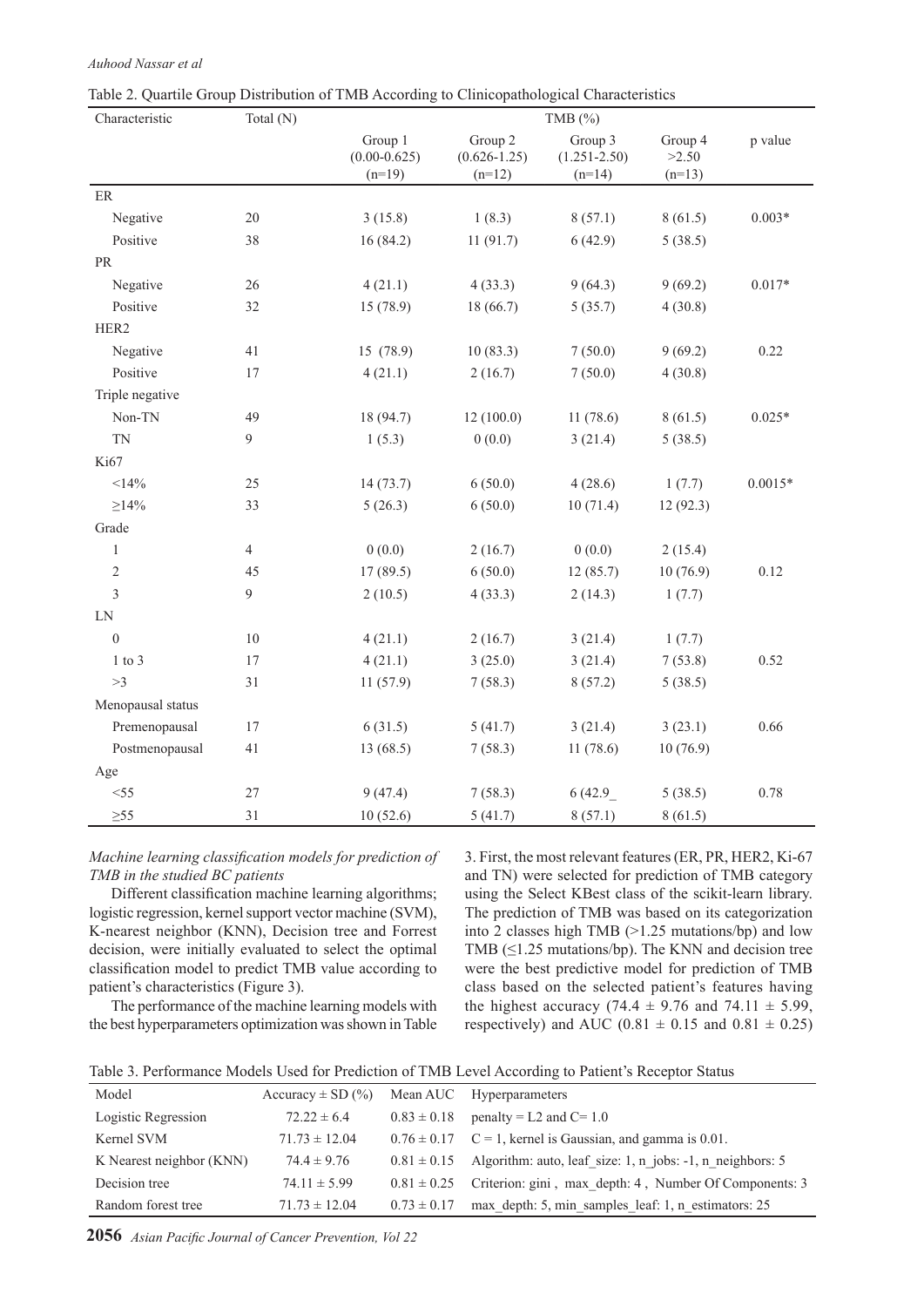

Figure 2. Forest Plot for Univariate Logistic Regression Analysis of TMB Distribution. (Abbreviations: OR, odds ratio; ER, estrogen receptor; PR, progesterone receptor; HER-2, human epidermal growth factor receptor 2)

(Figure 4). These were followed by logistic regression with an accuracy of  $72.22 \pm 6.4$  and AUC of  $0.83 \pm 0.18$ (Figure 4). The adjusted McFadden's Pseudo R-Squared approach was used to evaluate the logistic regression model for prediction whether TMB < median (group 1) and 2) or TMB > median (group 3 and 4). The adjusted Pseudo-R2 was 0.329 (P<0.001). The optimized logistic regression model was  $TMB = -27.5 - 1.82$  ER  $- 0.73$  PR  $+ 0.826$  HER2  $+ 2.08$  Ki-67 (Figure 4).

## **Discussion**

BC is the most common malignancy among women worldwide. BC was classified based on the presence of the ER, PR, HER-2, and Ki-67, the routinely available

markers in each BC specimen (Osako et al., 2017). The process of eliminating highly immunogenic tumor cells by somatic evolution is known as cancer immunoediting that uses the host immune system to protect it from tumor development. The increased burden of somatic mutations has been associated with the immunogenicity of BC (Criscitiello and Curigliano, 2015). Thus, we are in indeed need to assess the TMB to help in immunotherapy decision making.

In this study, the measured TMB was calculated by Ion AmpliSeq Comprehensive Cancer Panel using NGS technology. TMB value was between 0 and 8.13/ Mb and majority of cases was distributed in the TMB group A (0.00-0.625) indicating the lower mutation rate in our studied patients. BC tumors have low



Figure 3. Pipeline Used to Develop Machine Learning Classification Model for Prediction of TMB in BC Cases. (Abbreviation: SVM, support vector machine; KNN, K-nearest neighbor)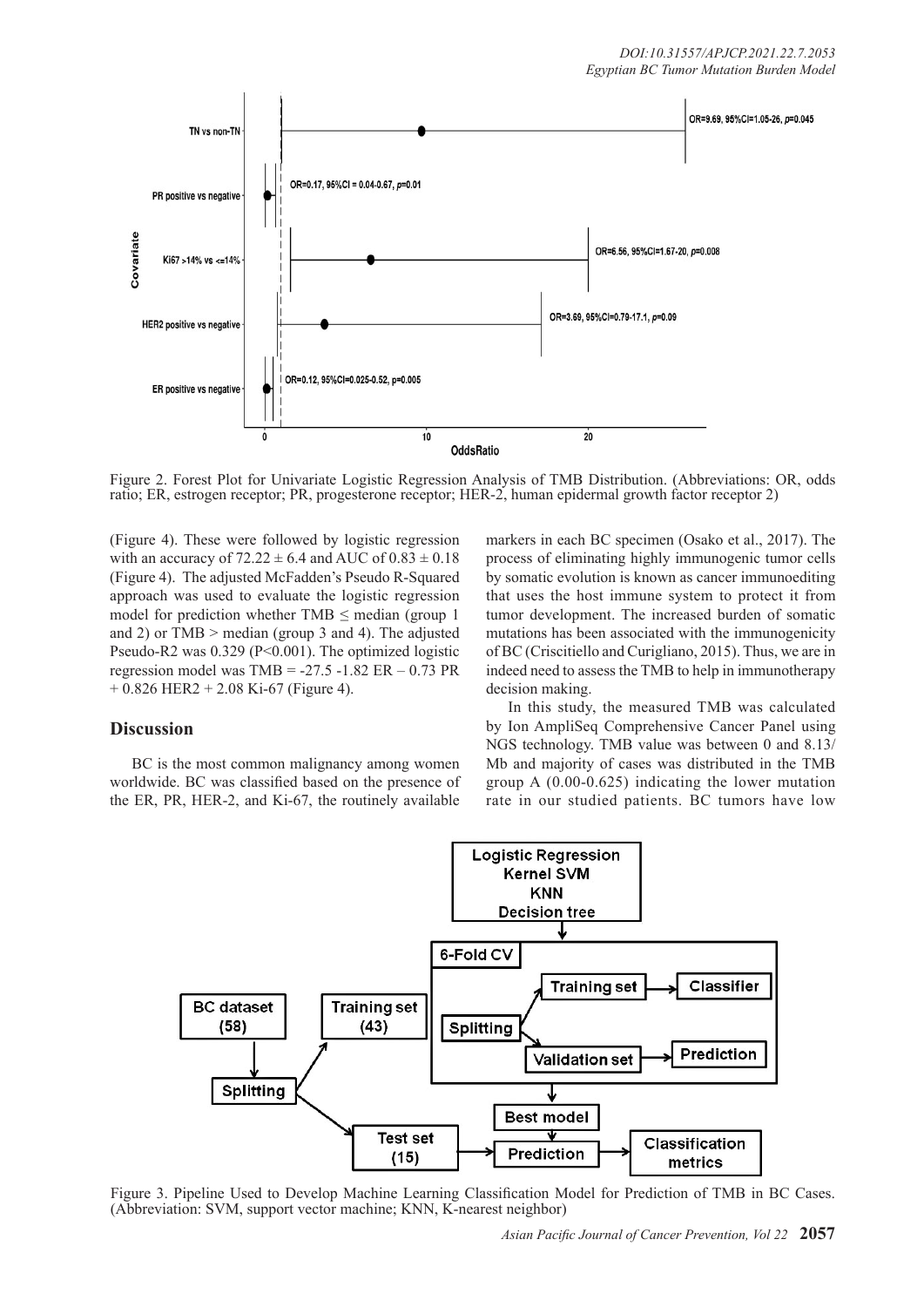

Figure 4. Classification Models Used for Prediction of TMB Value

immunogenicity to escape the immune recognition (Ross and Gay, 2017). Typically, BC harbors mutational loads averaging one mutation per Mb (Kandoth et al., 2013). Moreover, immune-suppressive factors are released in the tumor microenvironment which leads to difficult antigen presentation and results in low immune response (Mittendorf et al., 2007). Furthermore, cancer-associated immunogens are less common in BC (Disis et al., 1994). However, somatic mutations frequency or TMB is associated with the immunogenicity of BC (Criscitiello and Curigliano, 2015). Recently, TMB has emerged as a predictive marker to immunotherapy response across different tumors, including melanoma, lung cancer, and BC (Goodman et al., 2017). However, the heterogeneity of TMB among BC subtypes is not well characterized.

Here in, we described the TMB differences between hormone receptor-positive and hormone receptor-negative Egyptian BC patients. Our findings showed that hormone receptor-positive was associated with TMB  $\leq$ 1.25 (ER positive vs ER-negative, OR =0.35, 95% CI: 0.04–2.98,  $p= 0.001$ ) (PR positive versus PR negative, OR = 0.17, 95% CI=  $0.02 - 0.44$ , p=  $0.002$ ), which comes in agreement with a recent study by Xu et al., (2019).

Matching with Xu et al., (2018), we revealed that higher TMB was distributed in Ki-67 expression positive patients than those with Ki-67 expression negative. However, they reported that patients with HER-2 expression positive was significantly associated with TMB (HER-2 positive vs HER-2 negative, OR =34.81, 95% CI: 3.711–821.689, P=0.0065) which was not the situation in our study (Xu et al., 2018). In the current study, no significant differences of TMB were observed between HER2 positive and HER2 negative groups  $(OR = 2.47, 95\% \text{ CI} : 0.64 - 9.54, p = 0.19)$ . Based on the current findings, we suggest that hormone receptor-negative BC or Ki-67 expression positive BC exhibits relatively elevated TMB and immunotherapeutic options are recommended.

Many ongoing immunotherapeutic approaches in BC are used to increase the quality or quantity of effector immune cells, and eliminate cancer-induced immunosuppression. For example, therapeutic administration of monoclonal antibodies to treat metastatic TNBC, including CTLA-4, PD-1 or Treg cells (Adams et al., 2019). In the present study, our findings suggested that hormone receptor positive and Ki-67 expression positive Egyptian BC patients showed high immunogenic activity when compared to hormone receptor negative and Ki-67 expression negative patients. Thus, they may be considered for immune checkpoint inhibition and suggesting the use of TMB as a biomarker for cancer immunotherapy.

Not only immunogenic neoantigens, but also mutations in immunologically relevant genes, can affect the ability of T cells to identify and kill tumor cell, for example; mutations in JAK1, JAK2, B2M, and STK11genes (Skoulidis et al., 2018). We previously reported the presence of certain somatic mutations in JAK2, JAK3, and STK11 genes in a cohort of Egyptian BC patients (Nassar et al., 2020). Hence, we suggest conducting targeted sequencing of immunologically relevant genes in addition to TMB to be used as biomarkers to enhance predicting the patients' prognosis and response to immunotherapy.

In conclusion, we showed that hormone receptor negative and Ki-67 expression positive Egyptian BC patients exhibit TMB value >1.25. We also showed that TMB value can be predicted based on the expression level of ER, PR, HER-2, and Ki-67 and the optimized logistic regression model was  $TMB = -27.5 -1.82$  ER  $- 0.73$  PR  $+ 0.826$  HER2  $+ 2.08$  Ki-67.

## **Author Contribution Statement**

Abdel-Rahman N Zekri designed the study. Ahmed M. Lymona, Tamer M. Manie recruited patients and collected